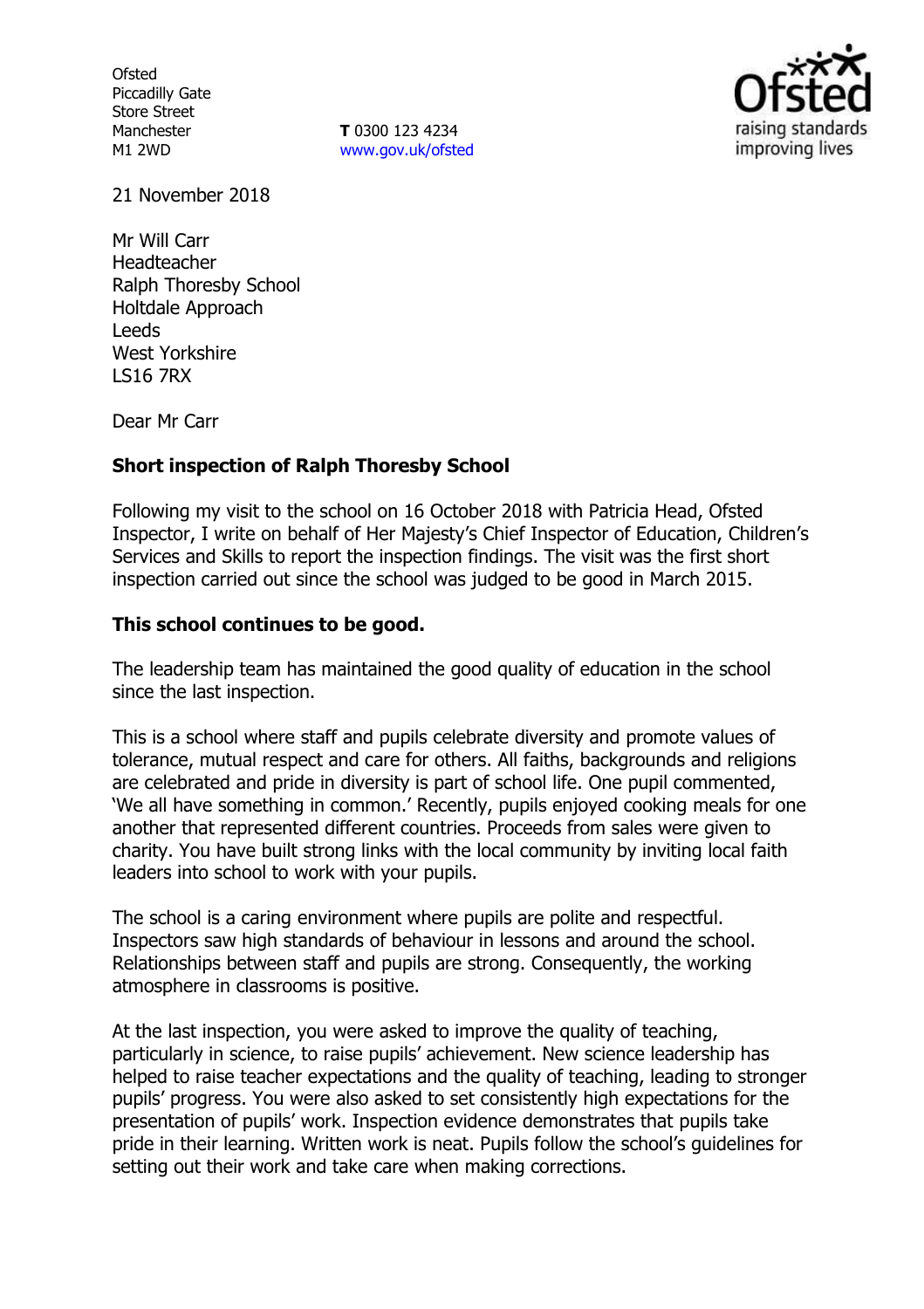

At the last inspection, you were also asked to make sure that the gaps in achievement between disadvantaged pupils and other pupils were closed. You have made some progress in addressing this. New leaders have put in place a range of additional strategies to support disadvantaged pupils more effectively. The progress of current disadvantaged pupils is improving. Even so, this still lags behind that of other pupils. You acknowledge that further improving the progress, and attendance, of disadvantaged pupils remains a priority.

The quality of provision for post-16 students remains good. Students make consistently good progress over time. Year 12 and 13 students say that teachers are supportive. Many students progress to their first-choice university, further education, training or employment.

Governors are clear about the strengths and weaknesses of the school. They support and challenge leaders in equal measure. They are passionate about the school's caring ethos and support your decisions to adapt the curriculum to meet pupils' needs.

# **Safeguarding is effective.**

The leadership team has ensured that all safeguarding arrangements are fit for purpose. Leaders, including governors, ensure that a culture of safeguarding is prominent in the school. Thorough systems and procedures are in place to check the safe recruitment of staff. All staff, including governors, receive appropriate safeguarding training. As a result, staff understand how to spot signs of neglect and what they must do if they have a concern. Regular safeguarding bulletins are sent to staff to ensure that they are kept up to date with safeguarding developments. Leaders' links with external partners are strong. This ensures that leaders can follow up concerns with relevant professionals to keep pupils safe. Arrangements for the safeguarding of pupils in alternative education is strong. Leaders' strategies to record and monitor attendance are robust.

Pupils feel safe in school. They know who to go to if they have a concern. Pupils say that bullying is rare. When bullying does occur, pupils say that staff deal with it swiftly and that issues between pupils are usually resolved. Anti-bullying ambassadors promote the values of tolerance and respect. Furthermore, pupils say they can speak with their peers if they are concerned about an issue. Pupils are taught about the dangers of risk-taking behaviours through the curriculum and understand the dangers of the internet. Pupils know how to stay safe online.

### **Inspection findings**

■ Provisional outcomes in Year 11 in 2018 are not as strong as in 2017. In some subjects, pupils did not make consistently good progress from their starting points or attain the standards of which they were capable. School leaders acknowledge this and are taking swift and effective action to reverse the dip. In mathematics, for example, the entry policy for GCSE has been revised and is now more appropriate for pupils.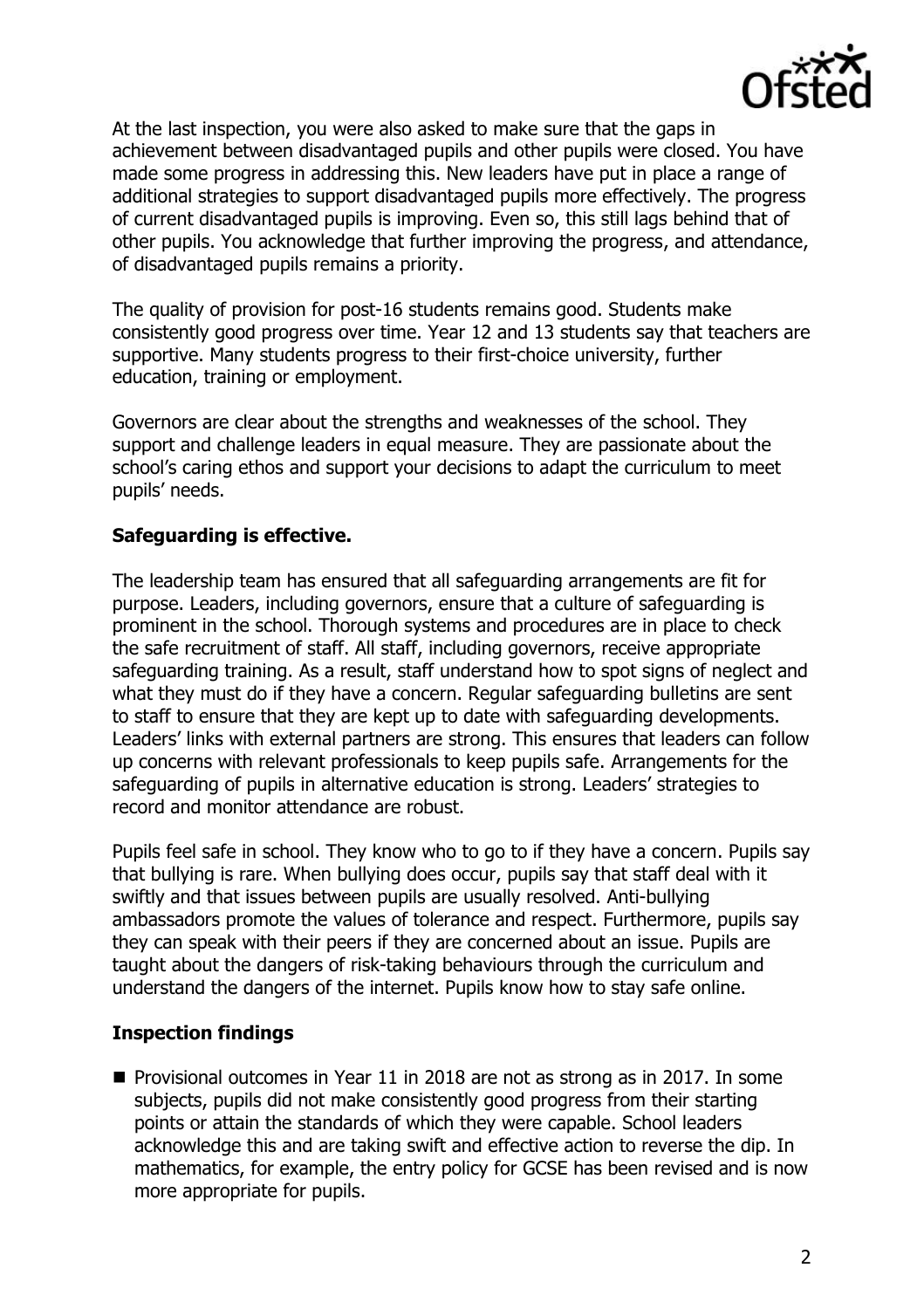

- You have also strengthened arrangements to improve the quality of teaching, learning and assessment. Middle leaders are clearer in their responsibilities in checking the quality of teaching through observations, work scrutiny and analysis of pupils' progress. These actions are supporting improvements in teaching and, as a result, pupils' progress is also improving. Even so, inconsistencies remain as teachers' questioning does not consistently prompt deeper understanding and the most able pupils are not regularly challenged.
- In recent years, the progress of disadvantaged pupils has lagged behind that of other pupils and has not improved quickly enough. To address this, you have appointed a new senior leader to bring focus to improvement strategies. Staff have received training to identify barriers to learning and provide better support. Additional funding is being used to support activities, such as a breakfast club, and to run support programmes in English and mathematics. Teachers are also supporting pupils' social and emotional development at key stage 3. Despite this, the progress of disadvantaged pupils remains weaker and leaders have not evaluated the impact of improvement strategies sharply enough.
- The curriculum is broad and balanced. Leaders make curriculum decisions based on pupils' needs. Pupils are able to study courses that they are interested in at key stages 4 and 5. This ensures that pupils develop subject-specific knowledge, skills and understanding that help them step up to their next stage in learning.
- Teachers provide post-16 students with careers advice and quidance that are effectively tailored to meet their varying needs. Students particularly appreciate the individual guidance they receive and value the varied work experience programme. As a result, they are confident in making decisions and choices about their futures.
- Enrichment activities are varied and plentiful. Pupils talk enthusiastically about the after-school clubs on offer. One pupil spoke positively about a 'healthy minds club', acknowledging that it supports pupils because it 'breaks down the stigma of mental health'. A pupil parliament is also established; pupils enjoy their voices being heard by school leaders to make changes in school.
- Pupils' attitudes to learning are a strength of the school. Staff and pupils have excellent relationships. Pupils understand the consequences of their actions. They say that teachers use and apply the agreed behaviour policy consistently and fairly. Training for staff in management of pupil behaviour contributes to pupils' positive attitudes.
- In the past, attendance has been lower than average, especially for disadvantaged pupils. Leaders have revised systems and procedures to manage attendance more effectively. The new attendance team provides support for pupils and families and ensures that pupil absence is investigated thoroughly. Home visits are strengthening communication with parents and carers so that they understand the importance of attending school regularly. Senior leaders meet to identify pupils who need further support. The attendance officer works closely with heads of year to ensure that pupils' social and emotional needs are addressed. While attendance continues to improve, you know that further improvement is still needed, especially to improve the attendance of